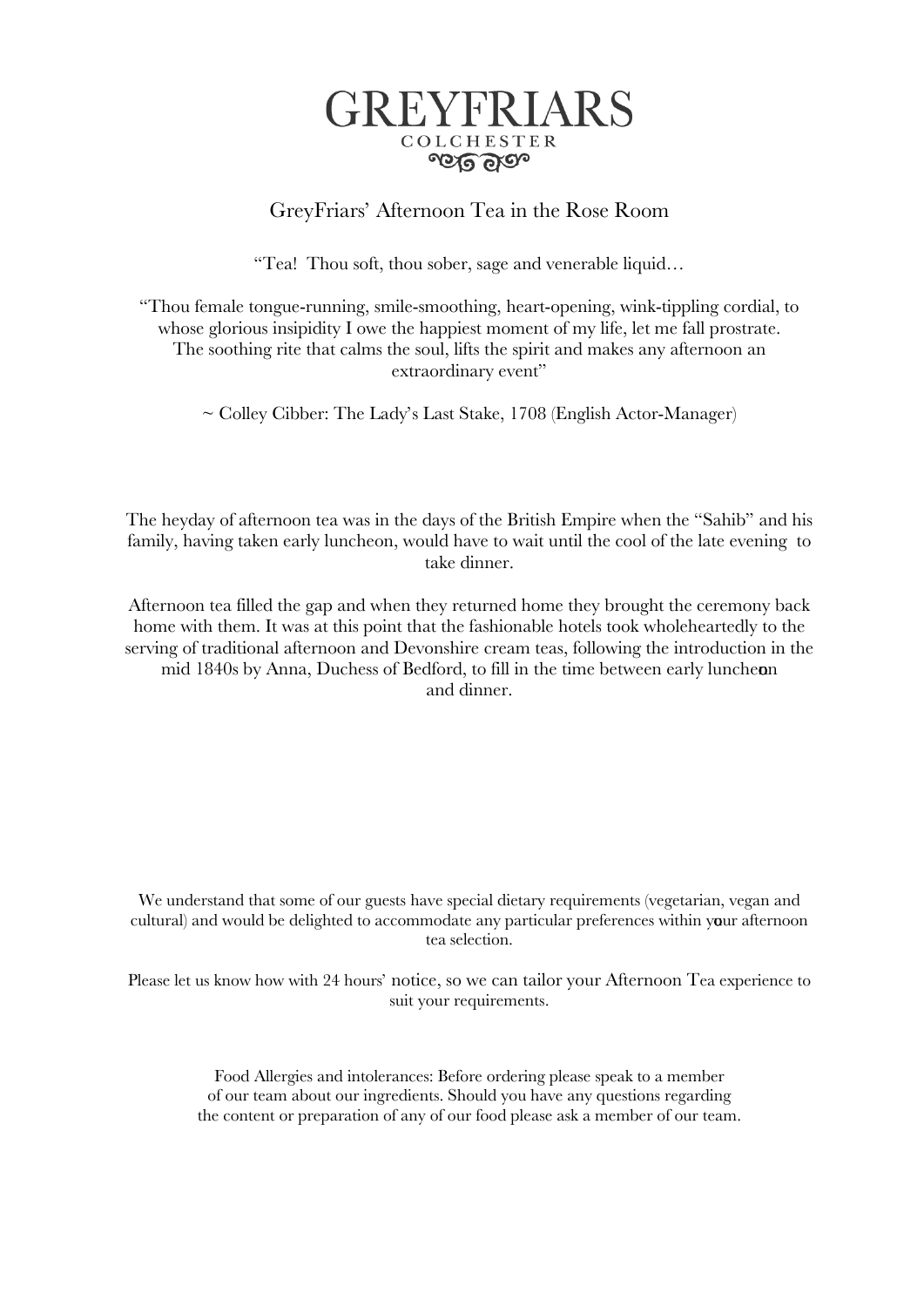

# **GreyFriars' Afternoon Tea**

 $\sqrt{25.95}$  per person

Our traditional afternoon tea is the perfect balance of sweet & savoury and includes up to one large pot of speciality tea.

## **Afternoon Tea Selection**

Sandwiches

Poached Chalk stream trout, lemon & tarragon mayonnaise | Granary bread Free range egg, chive mayonnaise | White bread Lincolnshire Poacher cheese, GreyFriars' tomato chutney | Tomato bread Coronation chicken, apricots, toasted almonds | White bread

Sweets

Opera cake Bakewell tart Seasonal macaron Morello cherry, white chocolate trifle

Scones

Mixed fruit Plain Served with clotted cream & GreyFriars' strawberry preserve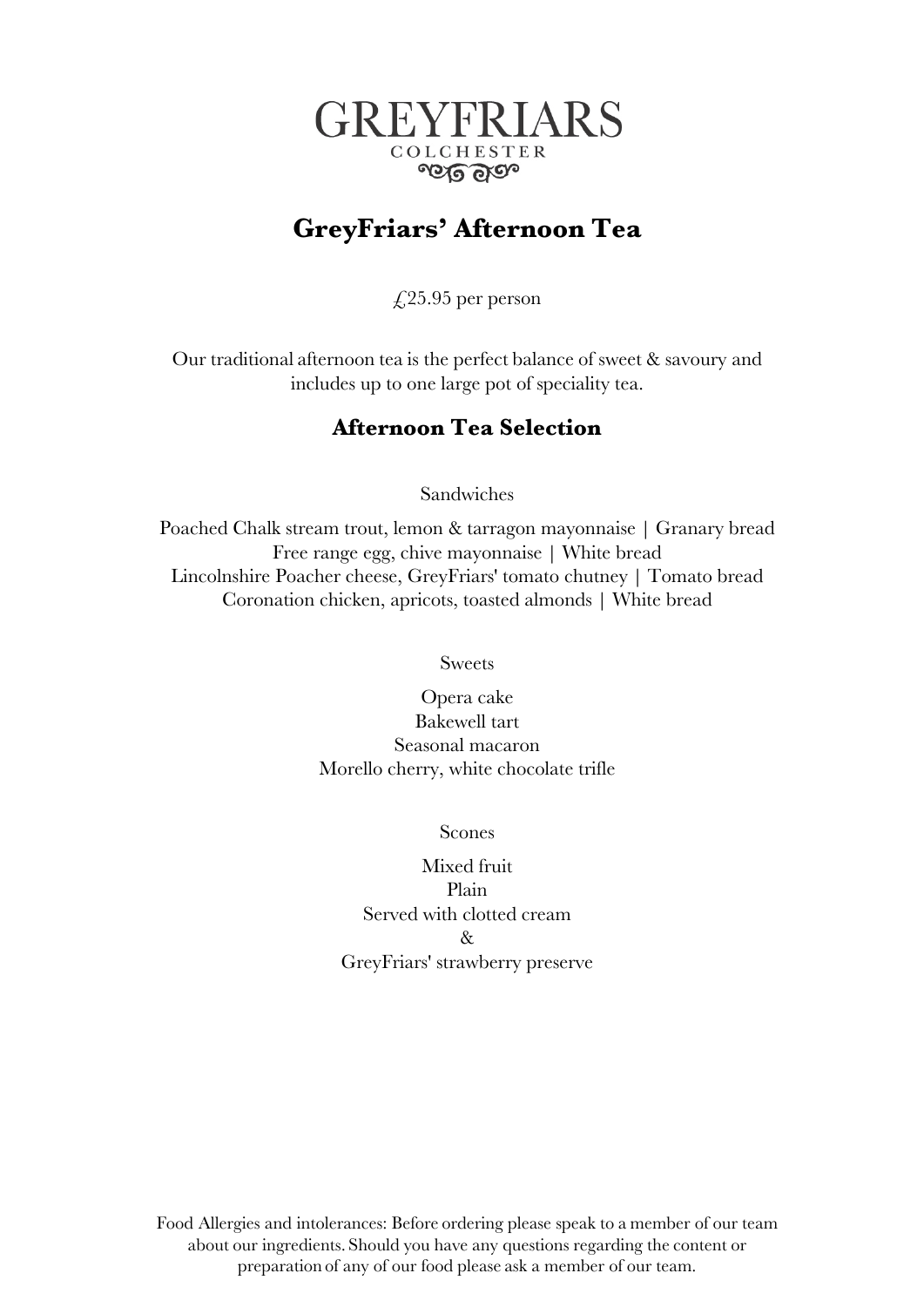

# **Gentlemen's Afternoon Tea**

(24 hours' notice required)

 $\text{\textsterling}26.95$  per person

Our Gentlemen's Afternoon Tea features old English favourites for an indulgent savoury experience and includes up to one large pot of speciality tea.

## **Afternoon Tea Selection**

Sandwiches

Poached Chalk stream trout, lemon & tarragon mayonnaise | Granary bread Free range egg, chive mayonnaise | White bread Lincolnshire Poacher cheese, GreyFriars' tomato chutney | Tomato bread Coronation chicken, apricots, toasted almonds | White bread

Savouries

Prawn cocktail, martini Marie Rose Miniature beef & wild mushroom Wellington Smoked black pudding & caramelised apple croquette Miniature toasted Reuben sandwich

Scones

Mixed fruit Plain Served with clotted cream & GreyFriars' strawberry preserve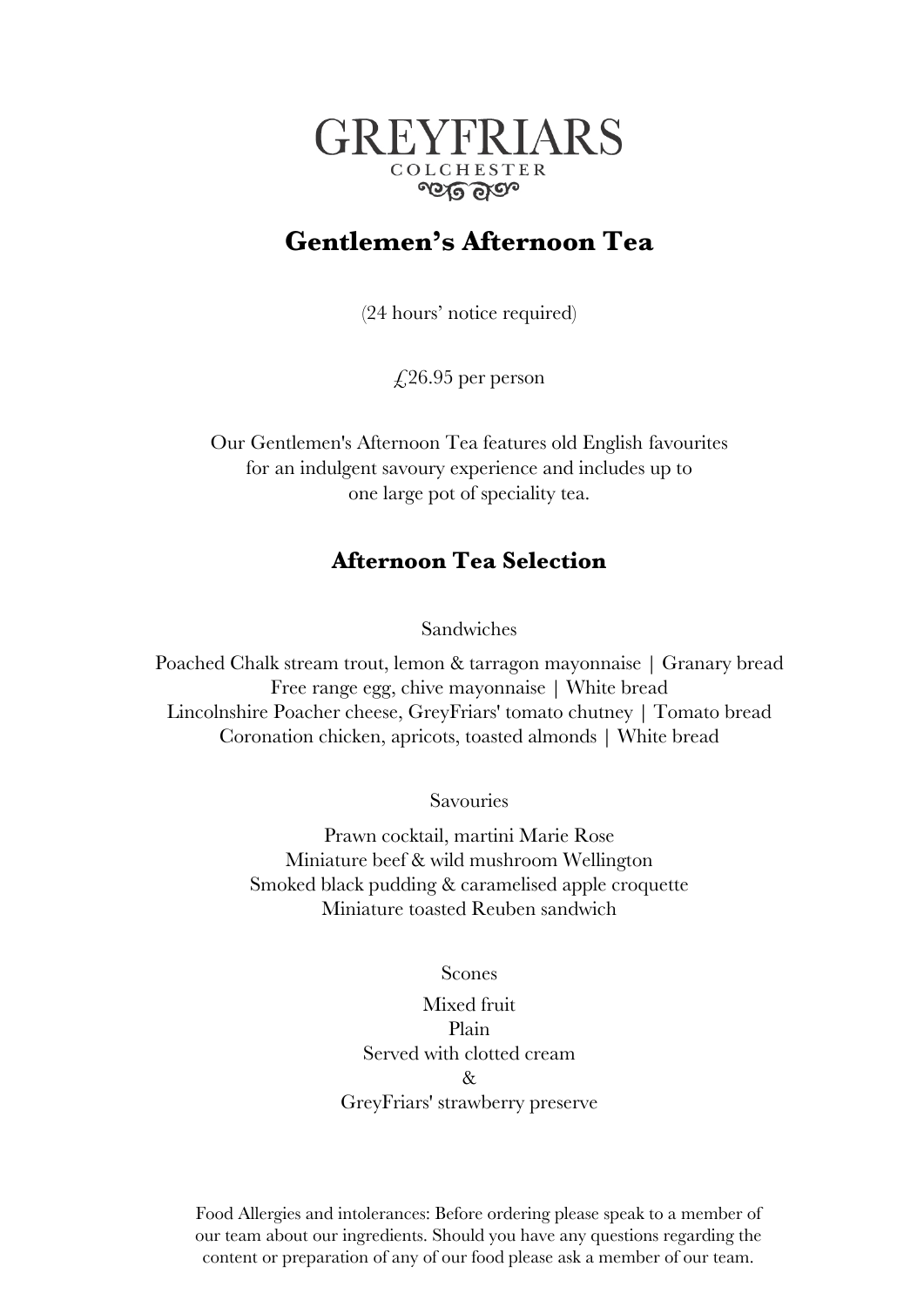

# **GreyFriars' Vegetarian Afternoon Tea**

 $\sqrt{25.95}$  per person

Our vegetarian afternoon tea is the perfect balance of sweet & savoury and includes up to one large pot of speciality tea.

## **Afternoon Tea Selection**

Sandwiches

Free range egg, chive mayonnaise | White bread Lincolnshire Poacher cheese, GreyFriars' tomato chutney | White bread Carrot & raisin, walnut mayonnaise | Rye bread Aubergine baba ghanoush, grilled Peppadew, basil | Tomato bread

Sweet

Opera cake Bakewell tart Seasonal macaron Morello cherry, white chocolate trifle

Scones

Mixed fruit Plain Served with clotted cream  $R_{\tau}$ GreyFriars' strawberry preserve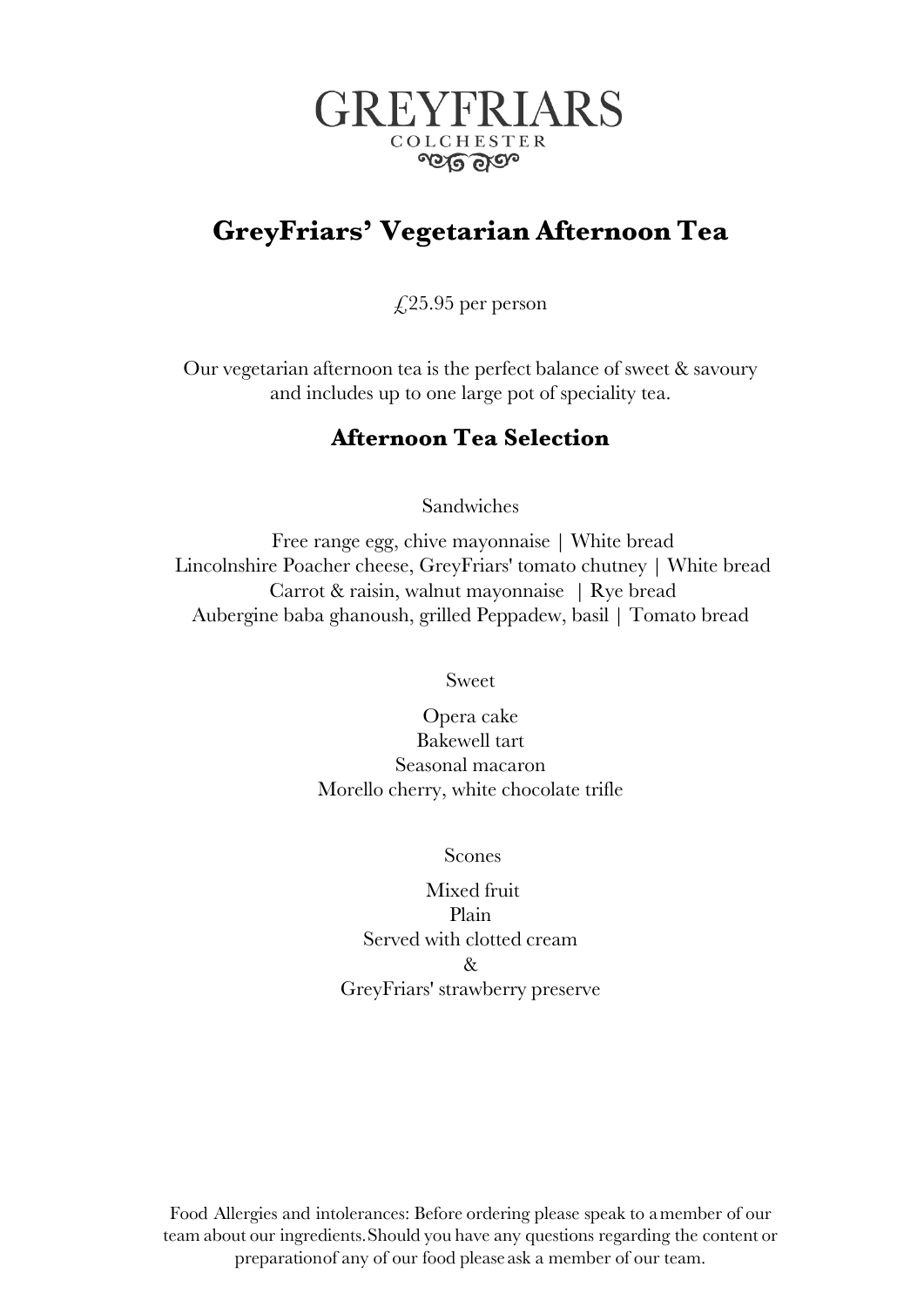

# **GreyFriars' Vegan Afternoon Tea**

(24 hours' notice required)

 $\text{\textsterling}25.95$  per person

Our vegan afternoon tea is the perfect balance of sweet & savoury and includes up to one large pot of speciality tea.

## **Afternoon Tea Selection**

Sandwiches

Aubergine baba ghanoush, grilled Peppadew, basil | Tomato bread Carrot & raisin, walnut mayonnaise | White bread Coronation tofu, apricots | White bread Pink lady apple, vegan cheese slaw | Tomato bread

Sweet

Carrot cake, coconut cream, candied orange Victoria sponge, strawberry jam, coconut cream Chocolate brownie, chocolate cream Fruit cocktail, chia seeds

Scones

Mixed fruit Plain Served with vanilla coconut cream  $\mathcal{R}_{\tau}$ GreyFriars' strawberry preserve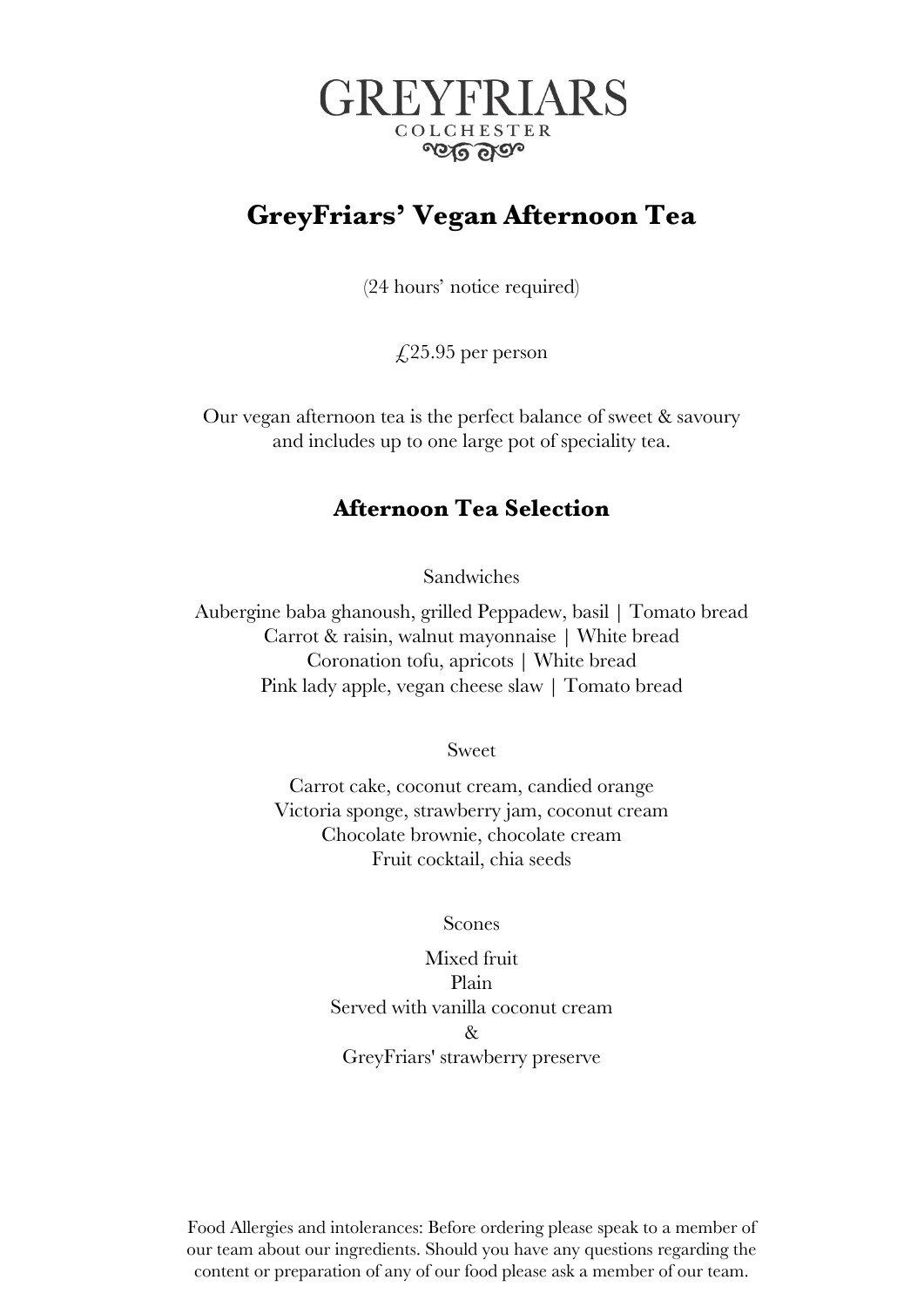

## **Little Prince and Princess Tea**

for children under 12 (24 hours' notice required)

 $\text{\textsterling}.18.00$  per person

Afternoon tea should not just be reserved for adults, so we have adapted our traditional menu to suit every little Prince and Princess to enjoy.

> Before they sit down to their delicious treats, our team will assist children in decorating their own cupcake.

(This service is complimentary and subject to the availability of the staff. Please allow us at least 24 hours' notice if you would like to include this option.)

## Drink Selection

Tea Strawberry or chocolate milkshake Hot chocolate or warm cinnamon milk Pink lemonade

Sandwiches

Ham Cheddar cheese Free range egg mayonnaise

Sweet

## Rocky road Jam tart Cupcake Cookies & cream macaron

A freshly baked scone, fruit or plain, served with clotted cream and GreyFriars' strawberry preserve